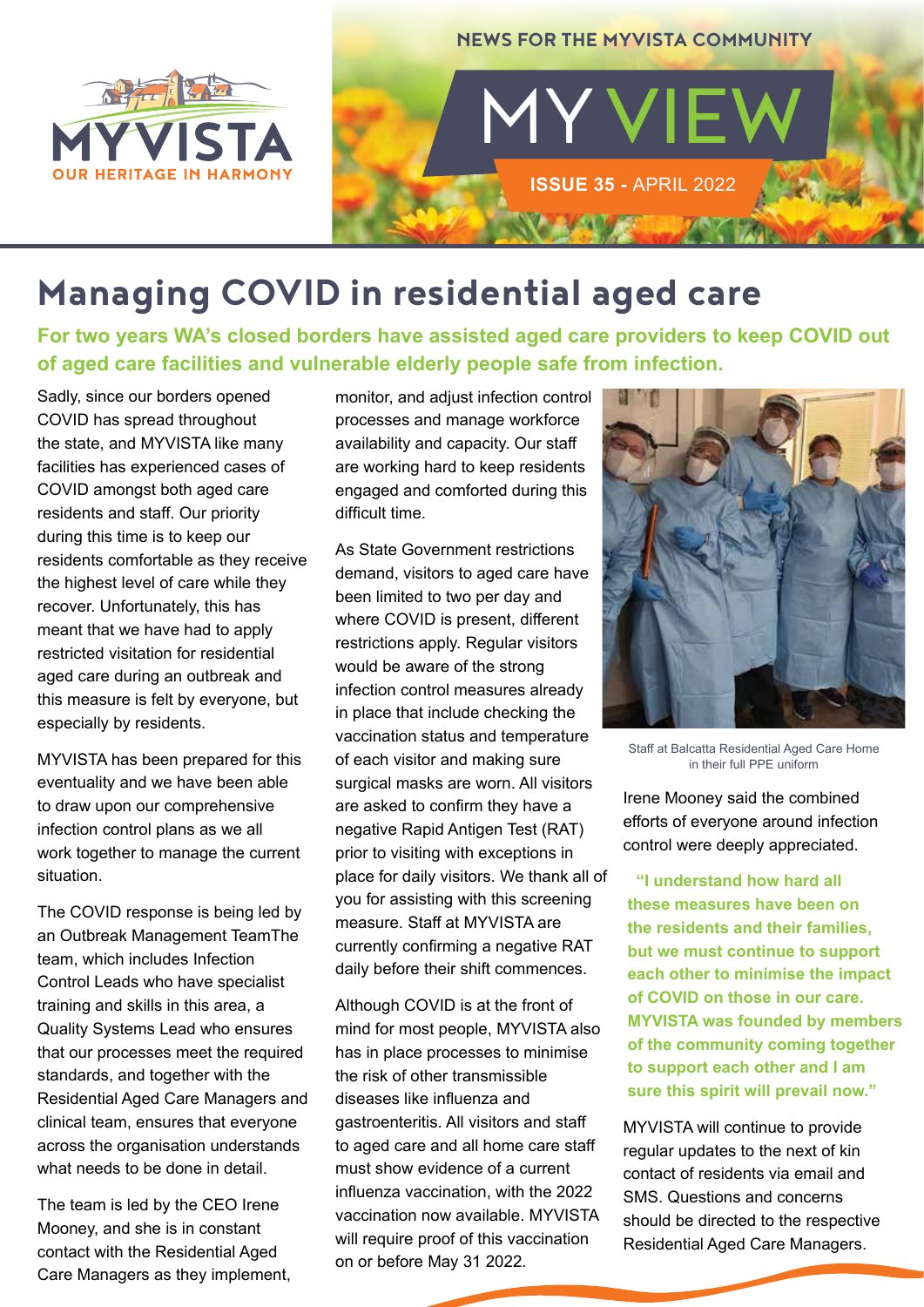## **CEO Update**

#### **We have prepared ourselves for what COVID may bring to MYVISTA**

While COVID control measures have become the norm in aged care, I know that the past month and a half has been a particularly challenging period for us at MYVISTA, especially within our residential aged care facilities. I would like to acknowledge the impact that the recently increased infection control measures are having on our residents, staff, and families as we all work together to keep our elderly loved ones safe from the consequences of contracting COVID.

Our normal staff rosters have been impacted as many of our team members have been unable to come to work as they contend with the effects of COVID within their own families. The masks we must all wear make it difficult to communicate, and the constant use of them is fatiguing and stressful for everyone involved. Adhering to Government directives regarding visitor numbers and COVID screening for staff and visitors has not been easy. Government modelling is suggesting that the height of the current risk period has been and should now see some decline in numbers, however, as we have seen, COVID does have a way of returning. Thank you to everyone that has been supportive of these measures; your kindness and patience is appreciated.

While we will continue to monitor the COVID situation closely, we are optimistic about plans to celebrate the 30th anniversary of MYVISTA. The celebrations will begin in July 2022 and continue through to the first half of 2023. We are currently seeking old photos and memorabilia from the early years of MYVISTA when we welcomed our first residents into aged care at Balcatta. Please get in touch if you have items you would be willing to loan us for these celebrations.

Pamela Iseppi has served on MYVISTA's Board of Directors for over a third of the organisation's existence, but she has recently retired from the role. Pamela has been a valued member of a Board that has driven considerable growth and development over the past decade. She is also an active member of the Vasto Club, one of the founders of MYVISTA, and we have appreciated her stewarding the relationship between the two organisations over the years. On behalf of the whole organisation I extend thanks to Pamela for her many years of service to us.

Throughout 2022 there are a number of Aged Care reforms to be introduced, all of which require a review of our systems and processes, staff education and training and learning new ways to meet our requiatory requirements.



I will talk more about these in the next newsletter as some may change depending on the outcome of the Federal Election due in the coming months.

Like all business in WA, MYVISTA is competing for available workforce in a tight employment market. Up until recently when Mirrabooka Residential Aged Care reached full occupancy, we had the challenge of finding staff to fill many new roles, in addition to replacing positions vacated through normal workplace attrition. It has been very pleasing to welcome so many new members to our workforce who collectively are the heart of MYVISTA. To paraphrase our 2021 Employee of the Year Lily, our staff give residents and home care clients the care they would like their own family members to receive. I would like to acknowledge and thank our workforce for their professionalism and commitment as many of them have been undertaking additional and longer shifts, allowing us to continue providing the high standard to all who depend on us.

Fondest regards

Irene Mooney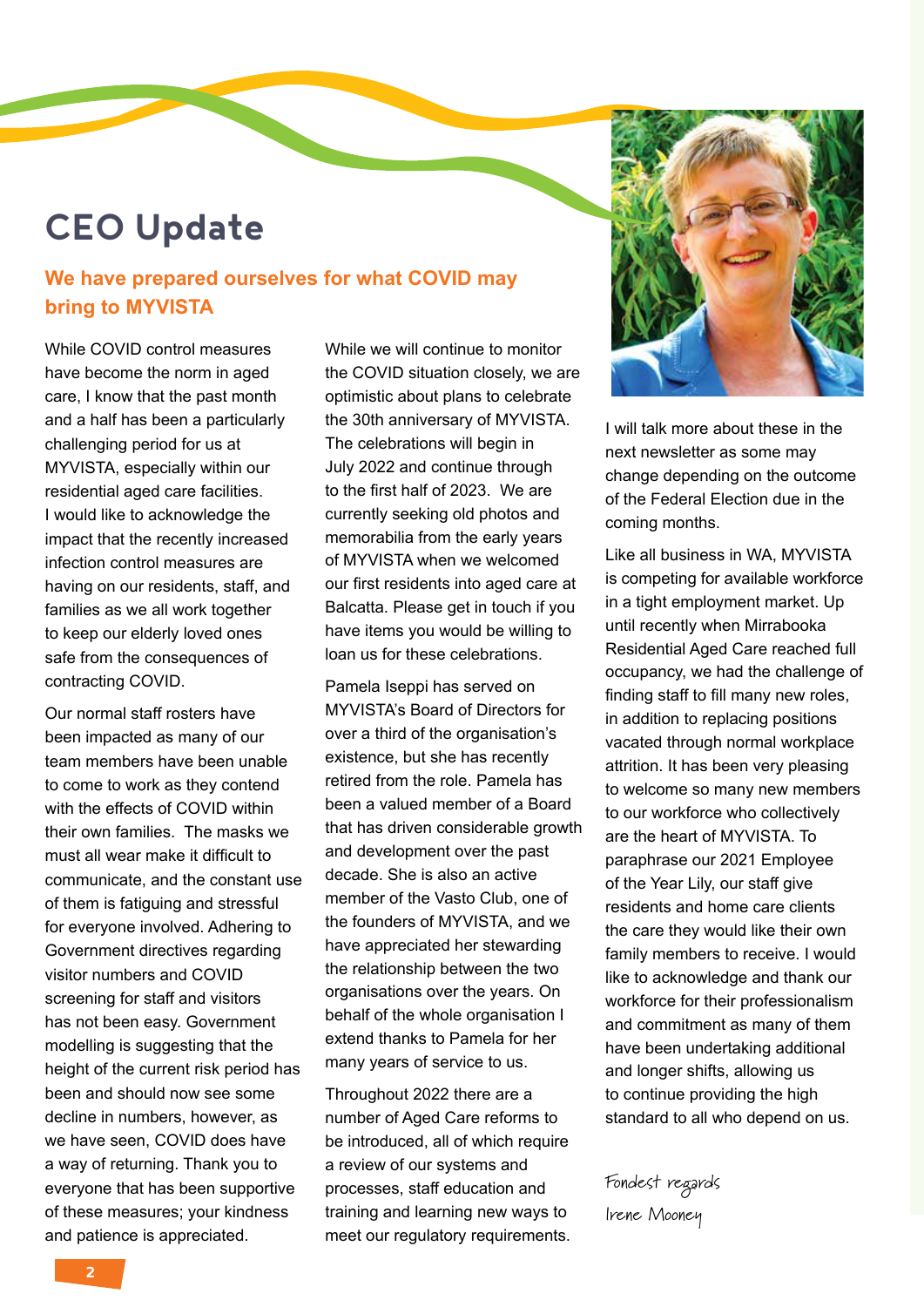

# **Supporting spirituality**

**All people have spiritual needs regardless of their faith, beliefs, and religion. Spirituality can be integral to someone's quality of life and wellbeing and as an aged care provider, MYVISTA strives to maintain and improve both these things for everyone in our care.**

We believe that spiritual care is an essential part of age care as it can support our residents to be the best versions of themselves.

Spiritual needs are different for everyone, and our staff are continually looking for ways to support our residents spiritually, just as they would mentally and physically.

A detailed life history is recorded for everyone entering our care and noted on their personal file. The allied health and care staff then review this, looking for ways to support each resident's interests, culture, and beliefs.

Some of the ways we support our residents are:

- **encouraging** residents to talk about their memories and share stories during daily interactions
- being respectful of a individuals identity, culture, and diversity
- facilitating prayer and providing access to religious services
- encouraging engagement through activities such as providing garden beds for those with an interest in gardening, or providing music for those who like to sing and dance
- ensuring there are opportunities to access outdoor areas and the natural environment
- embracing celebration days for all cultures, for example Orthodox Christmas, Chinese New Year, Christmas and Easter
- facilitating end of life connections and spiritual requests.

Whether it's our home care clients, who we can assist to get to church services, or our aged care residents whose daily lives we can intertwine with spirituality or our retirement communities who we can promote and share local community offerings, we aim to meet the spiritual needs of everyone in our care.

## **Chemist now open**

**The SuperChem Pharmacy is now open on the ground floor of MYVISTA Mirrabooka.**

**Joining MedOne, CliniPath, Lions Hearing, and Avanti Physiotherapy, they are open Monday to Friday, 8.30am - 5pm for all your pharmacy needs.**

**Unit 3, 3 Doncaster Road Mirrabooka**



| - . - |  |
|-------|--|
|       |  |
|       |  |
|       |  |

#### **Have your say**

**The Department of Communities is keen to hear the thoughts and opinions of older Western Australians to help shape the State's 10-year Seniors Strategy.**

**Have your say on how you can age well in your community and live your best life.**

**www.wa.gov.au/organisation/department-of-communities/wa-seniors-strategy-wa-have-your-say**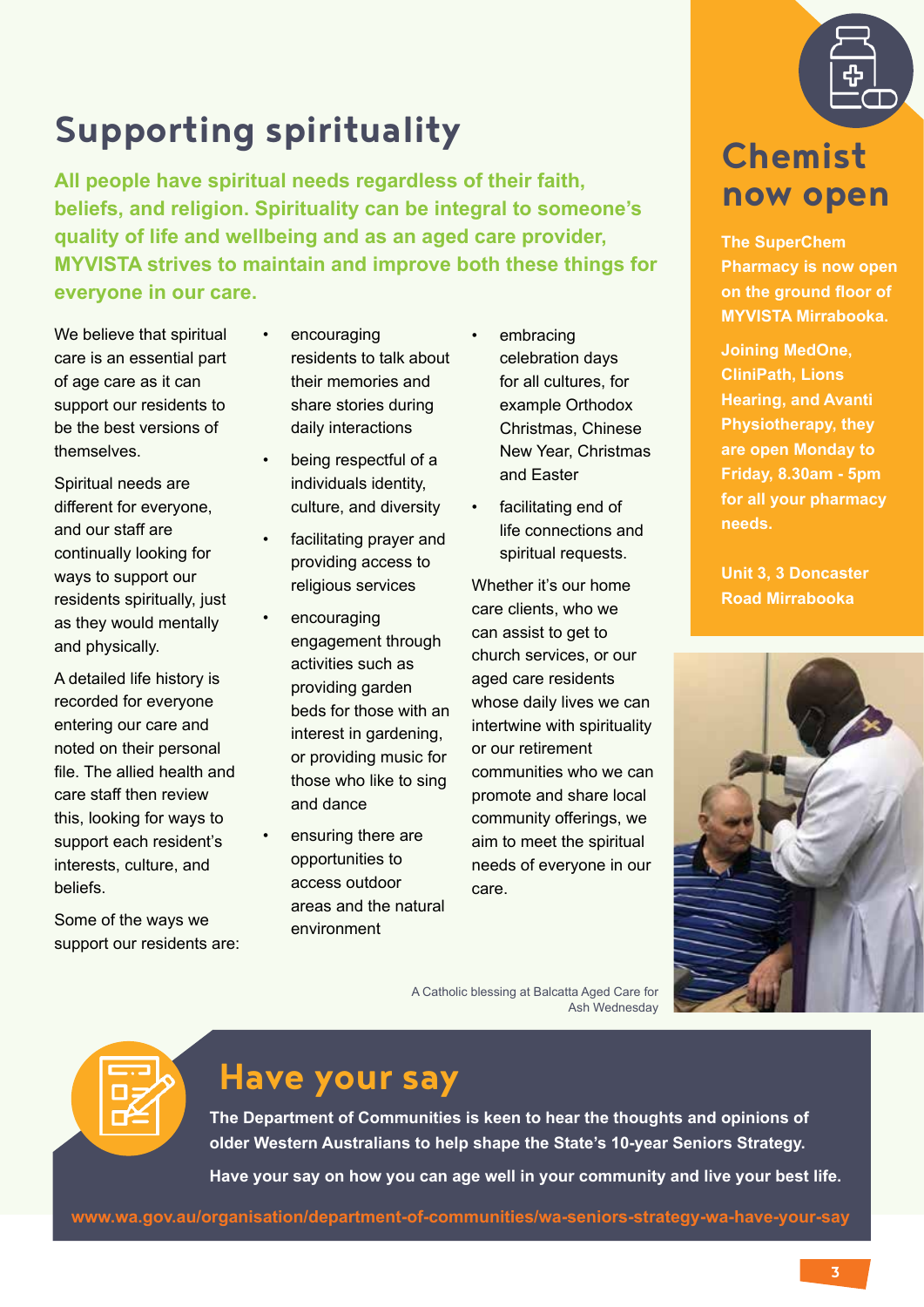# **Activities Fun and**



## **Happy hour with Terry**



## **Valentines Day**





**Arts and craft and morning tea**

**Singing, dancing and lots of fun!**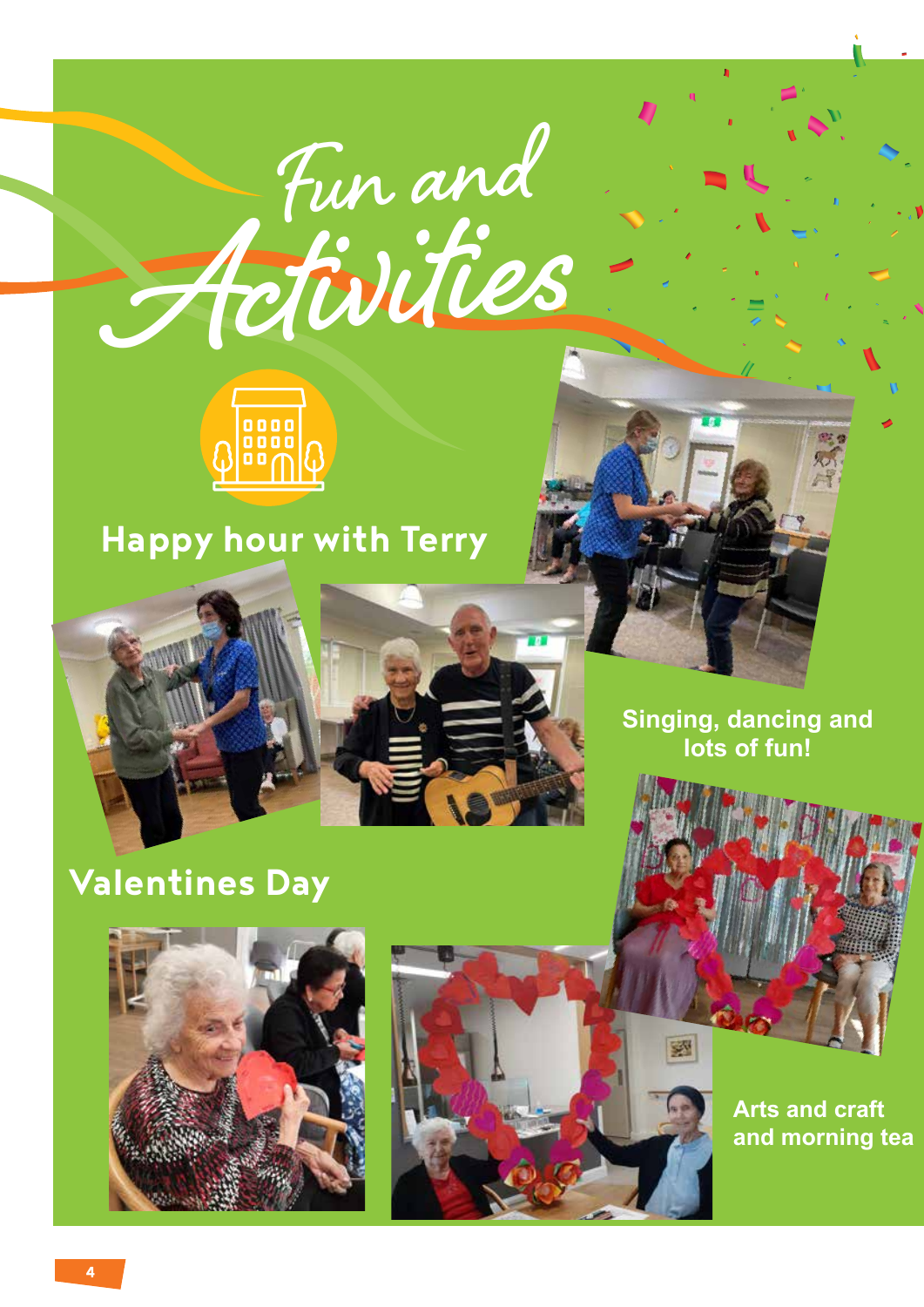## **Fresh air fun**

**Mirrabooka residents love to take advantage of the summer weather and enjoy fun and relaxation outside.** 



**Birthday celebrations**





**MELLER**  $1111$ **TTTL** TT

**Happy 96th birthday to Nick Happy 92nd birthday to Vasil**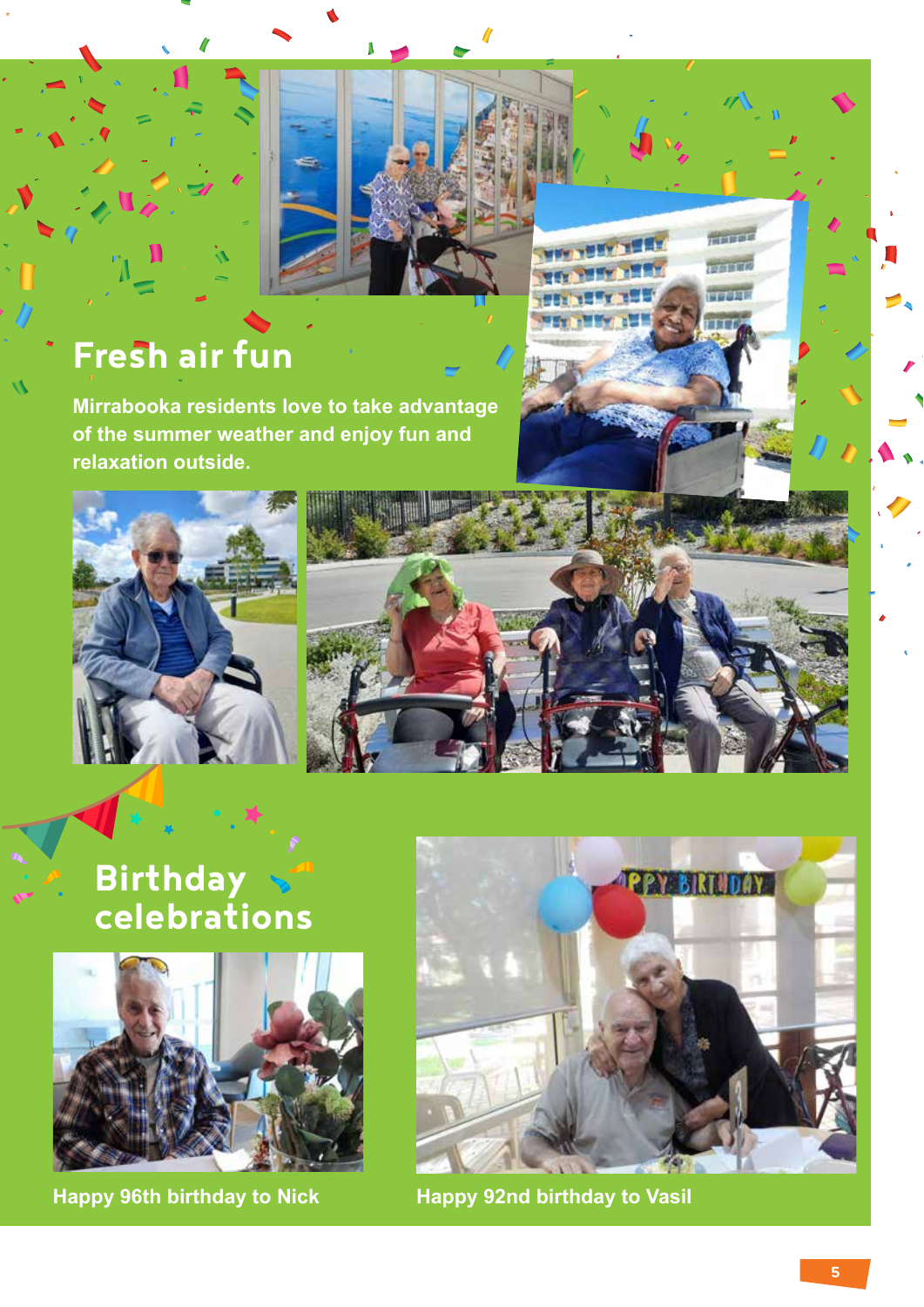



Sarah with Teddy

## **Staff Profile Sarah Saeedi, Residential Aged Care Manager**

**Sarah Saeedi has been the Manager of Residential Aged Care at Mirrabooka for five months and brings to the role lots of passion and enthusiasm as well as vast experience gained in Australia and overseas.** 

Sarah is originally from Iran and migrated with her family to Melbourne in 1994. She started her nursing career in 2005 and went from working as a carer to an enrolled nurse. After completing her Bachelor of Nursing in 2011, Sarah become a registered nurse.

Her early nursing career and strong connections with the migrant community led her to work at a refugee centre in Melbourne for over four years. The centre recommended her for a medical mission to Ethiopia, where she travelled alongside doctors to remote areas setting up clinics to provide health care to vulnerable communities. She says this was a highlight of her career.

While she held positions such as Nurse Unit Manager, Clinical Nurse Specialist, Clinical Nurse Manager and Clinical Care Manager across different industries, her heart has always returned to aged care.

She is passionate about this sector of healthcare.

Sarah joined MYVISTA in November 2021 and strives to make the Mirrabooka aged care facility the one everyone recommends for its high quality, personalised and culturally informed care. She is very proud of the large team of care staff she manages telling us that, "the staff go out of their way to do the best job they can do." Adding that during this really difficult time within the COVID-19 pandemic, "the staff are going above and beyond for the residents."

Sarah moved to Perth in 2018 and with no family here apart from her gorgeous dog Teddy, she has grown close to the residents and the staff. Admired for her tenacity, passion, and selfless nature to 'pitch in' when and wherever needed, we welcome Sarah and Teddy to the MYVISTA family.

#### **A celebration of our multicultural workforce**

#### **MYVISTA celebrated its multicultural heritage during Harmony Week.**

Our workforce of approximately 225 people come from over 20 different countries around the world. When we asked staff what languages other than English they speak, over 40 different examples were provided, signalling a rich diversity of cultural backgrounds.

However it's perhaps what our staff share in common that is what's most notable; their overarching kindness and care for our customers and their families as well

as each other. Many of our staff members have made the brave decision to start a new life in Australia as migrants and so share the experience of living between the culture they were born into and the Australian culture they live in now.

Perhaps it's because of this experience our staff tend to see the whole person, not just their nationality. They are patient and understanding when dealing with people who are 'different' to them and have a friendly curiosity about other cultures and a love of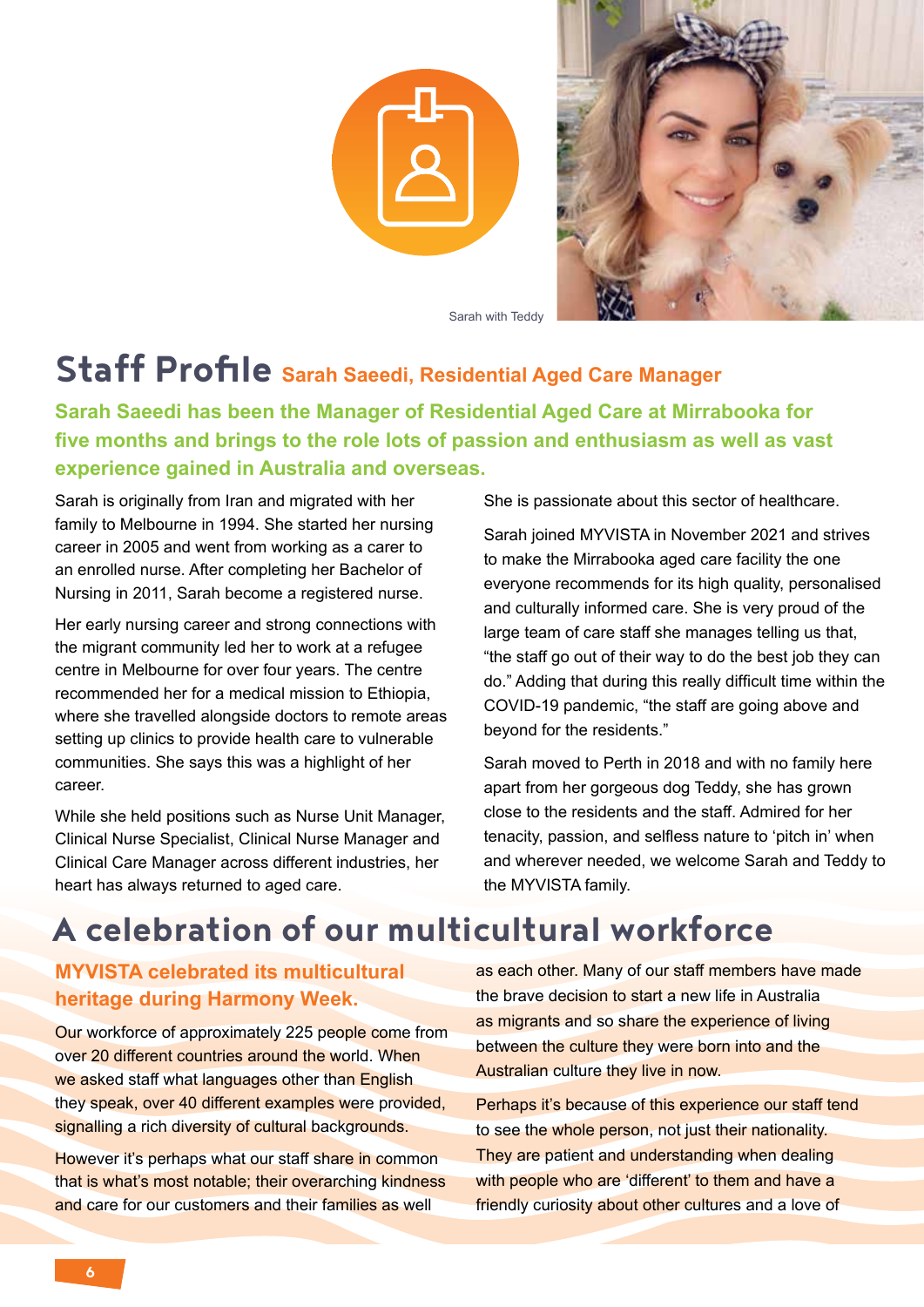

Hermoine and home care employee Lionie



#### **Resident Profile Hermoine**

**Hermoine was among the first residents of MYVISTA Mirrabooka Retirement Living apartments moving in in early 2021. Since then she has benefited from having easy access to the additional support she's needed to maintain her independence.** 

After many years together in their family home in Dianella Hermoine and her husband Llew decided that Llew's complex health needs would be better met in residential aged care. Llew came to live at Mirrabooka Residential Aged care and Hermoine decided that the bright new apartments next door would make an ideal new home for her, close to Llew.

Hermoine had previously applied for a home care package for herself and when she came to live at MYVISTA Retirement Living Apartments, it made sense that MYVISTA Home Care division manage that service for her. Since moving in Hermoine has experienced her own health challenges that have required some periods of hospitalisation and respite care, but now she is relatively back on track and through her home care package she is receiving daily help in her apartment with personal care, and weekly transport and social support with shopping trips.

MYVISTA's Home Care coordinator Simon is in regular touch with Hermoine and her daughter-in-law to determine how her services are going and adjusting them as her needs change.

With her current home care support in place, Hermoine is able to maintain her daily visit to Llew, and importantly, her own independence which she greatly values. Trips to the familiar Mirrabooka Shopping Centre with her support worker Leonie enable to her shop for herself and continue to her own banking. Since moving into her apartment, Hermoine has enjoyed the social events for residents and appreciates the convenience of being able to use the GP and physio located on the ground floor.

trying each other's national food dishes! These qualities also extend to our Australian born staff who enjoy the rich cultural diversity of their workplace.

MYVISTA, whose ethos is 'our heritage in harmony', is grateful for the contribution of migrants to our country, our community and our workplace and we hope everyone takes an opportunity to reflect and appreciate our multicultural society.



MYVISTA's staff wore orange for Harmony Week